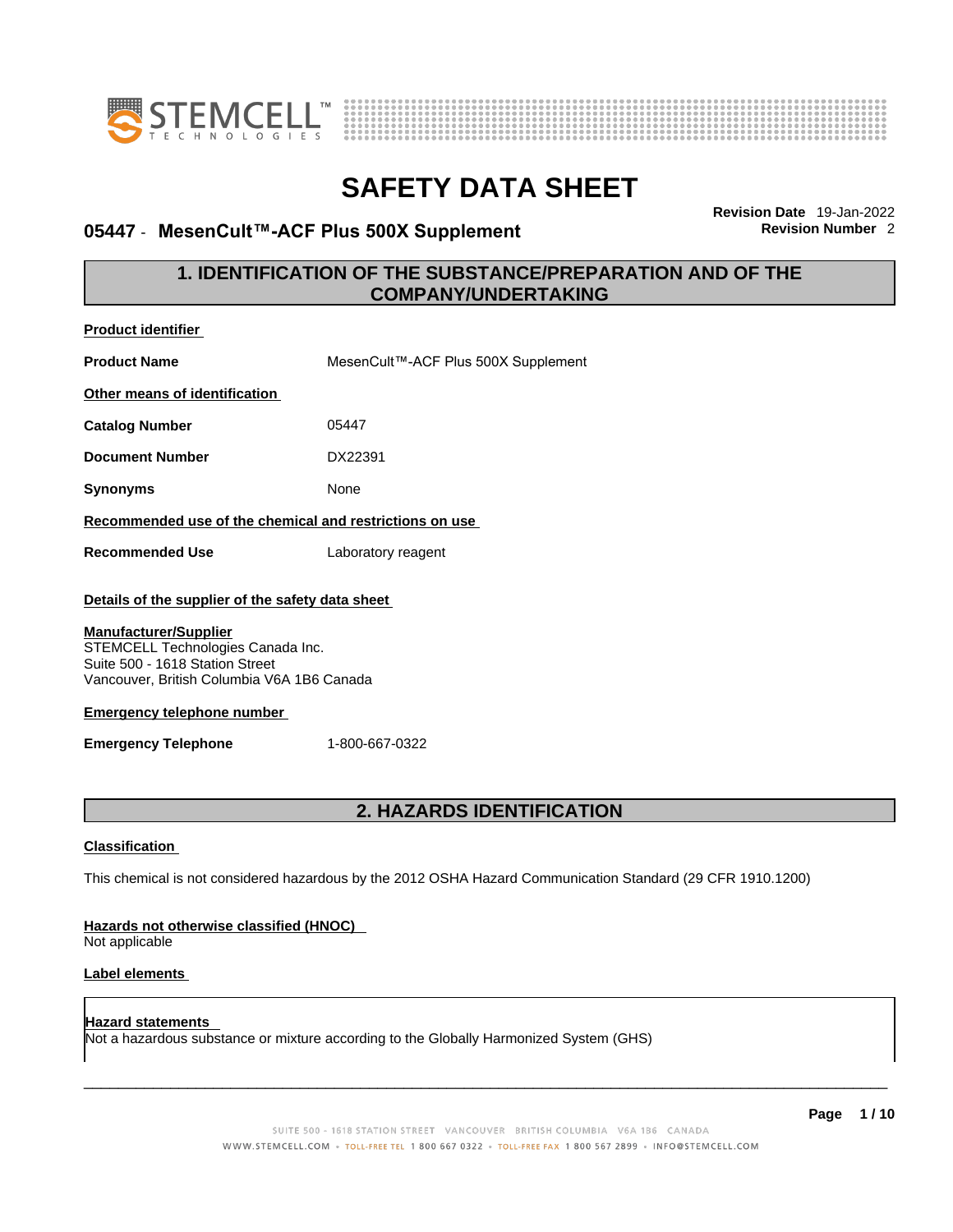



## \_\_\_\_\_\_\_\_\_\_\_\_\_\_\_\_\_\_\_\_\_\_\_\_\_\_\_\_\_\_\_\_\_\_\_\_\_\_\_\_\_\_\_\_\_\_\_\_\_\_\_\_\_\_\_\_\_\_\_\_\_\_\_\_\_\_\_\_\_\_\_\_\_\_\_\_\_\_\_\_\_\_\_\_\_\_\_\_\_\_\_\_\_ **Revision Date** 19-Jan-2022 **05447** - **MesenCult™-ACF Plus 500X Supplement Revision Number** 2

The product contains no substances which at their given concentration, are considered to be hazardous to health.

**Appearance** Clear **Physical state** Liquid

**Odor** No data available

**Other Information**  Not applicable

#### **Unknown acute toxicity** 0 % of the mixture consists of ingredient(s) of unknown toxicity

0 % of the mixture consists of ingredient(s) of unknown acute oral toxicity

0 % of the mixture consists of ingredient(s) of unknown acute dermal toxicity

0 % of the mixture consists of ingredient(s) of unknown acute inhalation toxicity (gas)

0 % of the mixture consists of ingredient(s) of unknown acute inhalation toxicity (vapor)

0 % of the mixture consists of ingredient(s) of unknown acute inhalation toxicity (dust/mist)

### **3. COMPOSITION/INFORMATION ON INGREDIENTS**

### **Substance**

Not applicable.

### **Mixture**

Not a hazardous substance or mixture according to the Globally Harmonized System (GHS)

\*The exact percentage (concentration) of composition has been withheld as a trade secret.

### **4. FIRST AID MEASURES**

### **Description of first aid measures**

| <b>Inhalation</b>   | Remove to fresh air.                                                                                                    |
|---------------------|-------------------------------------------------------------------------------------------------------------------------|
| Eye contact         | Rinse thoroughly with plenty of water for at least 15 minutes, lifting lower and upper eyelids.<br>Consult a physician. |
| <b>Skin contact</b> | Wash skin with soap and water.                                                                                          |
| Ingestion           | Clean mouth with water and drink afterwards plenty of water.                                                            |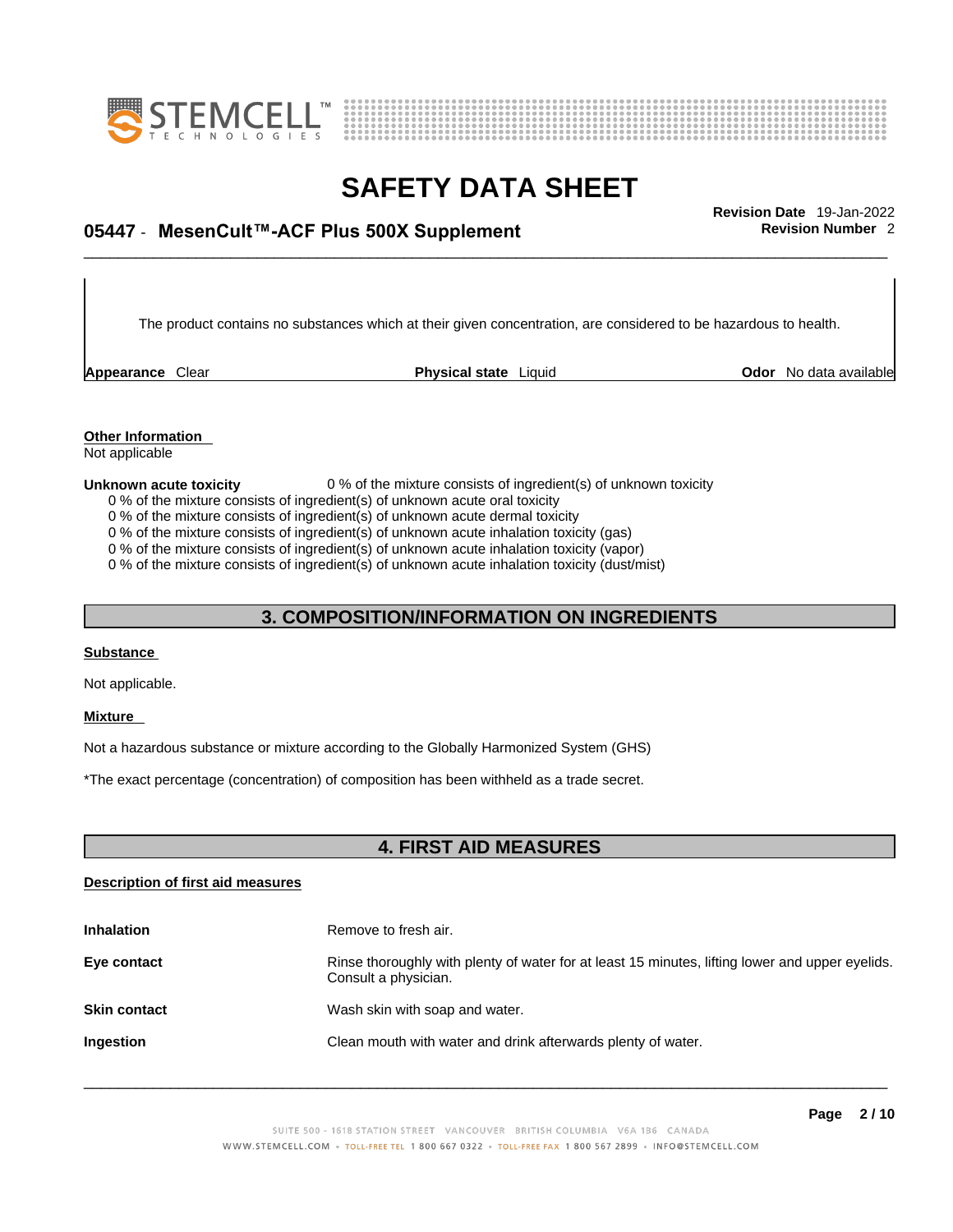



## \_\_\_\_\_\_\_\_\_\_\_\_\_\_\_\_\_\_\_\_\_\_\_\_\_\_\_\_\_\_\_\_\_\_\_\_\_\_\_\_\_\_\_\_\_\_\_\_\_\_\_\_\_\_\_\_\_\_\_\_\_\_\_\_\_\_\_\_\_\_\_\_\_\_\_\_\_\_\_\_\_\_\_\_\_\_\_\_\_\_\_\_\_ **Revision Date** 19-Jan-2022 **05447** - **MesenCult™-ACF Plus 500X Supplement Revision Number** 2

| Most important symptoms and effects, both acute and delayed                                                      |                                                                                                                                       |  |
|------------------------------------------------------------------------------------------------------------------|---------------------------------------------------------------------------------------------------------------------------------------|--|
| <b>Symptoms</b>                                                                                                  | No information available.                                                                                                             |  |
|                                                                                                                  | Indication of any immediate medical attention and special treatment needed                                                            |  |
| Note to physicians<br>Treat symptomatically.                                                                     |                                                                                                                                       |  |
|                                                                                                                  |                                                                                                                                       |  |
|                                                                                                                  | <b>5. FIRE-FIGHTING MEASURES</b>                                                                                                      |  |
| <b>Suitable Extinguishing Media</b>                                                                              | Use extinguishing measures that are appropriate to local circumstances and the<br>surrounding environment.                            |  |
| Unsuitable extinguishing media                                                                                   | CAUTION: Use of water spray when fighting fire may be inefficient.                                                                    |  |
| Specific hazards arising from the<br>chemical                                                                    | No information available.                                                                                                             |  |
| <b>Explosion data</b><br><b>Sensitivity to Mechanical Impact None.</b><br><b>Sensitivity to Static Discharge</b> | None.                                                                                                                                 |  |
| Special protective equipment for<br>fire-fighters                                                                | Firefighters should wear self-contained breathing apparatus and full firefighting turnout<br>gear. Use personal protection equipment. |  |

### **6. ACCIDENTAL RELEASE MEASURES**

### **Personal precautions, protective equipment and emergency procedures**

| <b>Personal precautions</b>                          | Ensure adequate ventilation.                                                         |
|------------------------------------------------------|--------------------------------------------------------------------------------------|
|                                                      |                                                                                      |
| <b>Environmental precautions</b>                     |                                                                                      |
| <b>Environmental precautions</b>                     | See Section 12 for additional Ecological Information.                                |
| Methods and material for containment and cleaning up |                                                                                      |
| <b>Methods for containment</b>                       | Prevent further leakage or spillage if safe to do so.                                |
| Methods for cleaning up                              | Pick up and transfer to properly labeled containers.                                 |
| Prevention of secondary hazards                      | Clean contaminated objects and areas thoroughly observing environmental regulations. |
|                                                      |                                                                                      |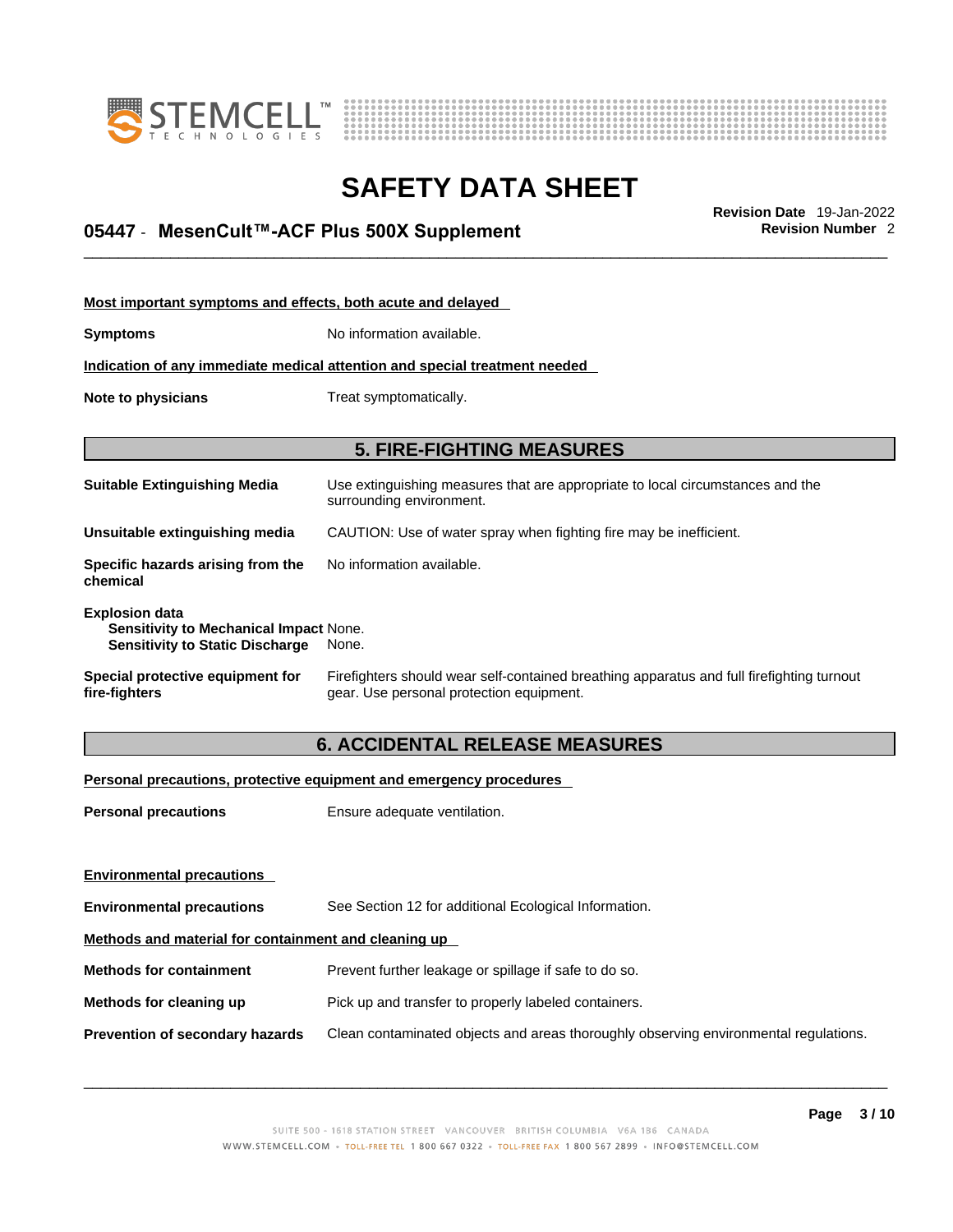



## \_\_\_\_\_\_\_\_\_\_\_\_\_\_\_\_\_\_\_\_\_\_\_\_\_\_\_\_\_\_\_\_\_\_\_\_\_\_\_\_\_\_\_\_\_\_\_\_\_\_\_\_\_\_\_\_\_\_\_\_\_\_\_\_\_\_\_\_\_\_\_\_\_\_\_\_\_\_\_\_\_\_\_\_\_\_\_\_\_\_\_\_\_ **Revision Date** 19-Jan-2022 **05447** - **MesenCult™-ACF Plus 500X Supplement Revision Number** 2

**7. HANDLING AND STORAGE Precautions for safe handling Advice on safe handling** Handle in accordance with good industrial hygiene and safety practice. **Conditions for safe storage, including any incompatibilities Storage Conditions** Store in accordance with information listed on the Product Information Sheet (PIS). **8. EXPOSURE CONTROLS/PERSONAL PROTECTION Control parameters Exposure Limits** This product, as supplied, does not contain any hazardous materials with occupational exposure limits established by the region specific regulatory bodies. **Appropriate engineering controls Engineering controls** Showers Eyewash stations Ventilation systems. **Individual protection measures, such as personal protective equipment Eye/face protection** No special protective equipment required. **Skin and body protection** No special protective equipment required. **Respiratory protection** No protective equipment is needed under normal use conditions. If exposure limits are exceeded or irritation is experienced, ventilation and evacuation may be required. **General hygiene considerations** Handle in accordance with good industrial hygiene and safety practice.

### **9. PHYSICAL AND CHEMICAL PROPERTIES**

**Information on basic physical and chemical properties Physical state** Liquid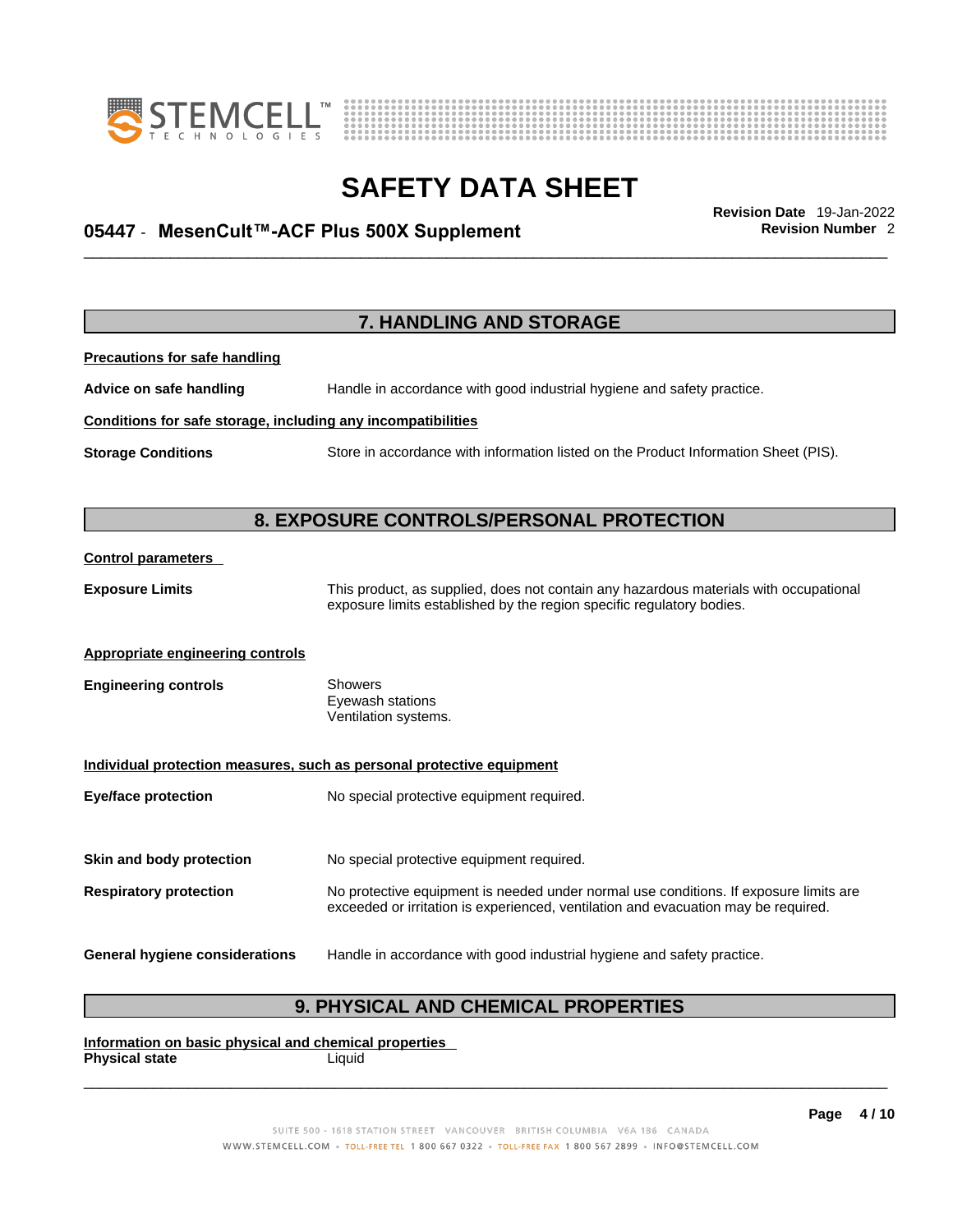



## \_\_\_\_\_\_\_\_\_\_\_\_\_\_\_\_\_\_\_\_\_\_\_\_\_\_\_\_\_\_\_\_\_\_\_\_\_\_\_\_\_\_\_\_\_\_\_\_\_\_\_\_\_\_\_\_\_\_\_\_\_\_\_\_\_\_\_\_\_\_\_\_\_\_\_\_\_\_\_\_\_\_\_\_\_\_\_\_\_\_\_\_\_ **Revision Date** 19-Jan-2022 **05447** - **MesenCult™-ACF Plus 500X Supplement Revision Number** 2

**No data available** 

**Appearance** Clear<br> **Color** No inf **Color Color Color Color Color Color Color Color Color Color Color No** data available **Odor No data available**<br> **Odor threshold No data available** 

| <b>Property</b>                    | <b>Values</b>                                             | Remarks • Method |
|------------------------------------|-----------------------------------------------------------|------------------|
| pН                                 | No data available                                         | None known       |
| Melting point / freezing point     | No data available                                         | None known       |
| Boiling point / boiling range      | No data available                                         | None known       |
| <b>Flash point</b>                 | No data available                                         | None known       |
| <b>Evaporation rate</b>            | No data available                                         | None known       |
| Flammability (solid, gas)          | No data available                                         | None known       |
| <b>Flammability Limit in Air</b>   |                                                           | None known       |
| <b>Upper flammability limit:</b>   | No data available                                         |                  |
| Lower flammability limit:          | No data available                                         |                  |
| Vapor pressure                     | No data available                                         | None known       |
| <b>Vapor density</b>               | No data available                                         | None known       |
| <b>Relative density</b>            | No data available                                         | None known       |
| <b>Water solubility</b>            | No data available                                         | None known       |
| Solubility in other solvents       | No data available                                         | None known       |
| <b>Partition coefficient</b>       | No data available                                         | None known       |
| <b>Autoignition temperature</b>    | No data available                                         | None known       |
| <b>Decomposition temperature</b>   | No data available                                         | None known       |
| <b>Kinematic viscosity</b>         | No data available                                         | None known       |
| <b>Dynamic viscosity</b>           | No data available                                         | None known       |
| <b>Explosive properties</b>        | No data available                                         |                  |
| <b>Oxidizing properties</b>        | No information available                                  |                  |
|                                    |                                                           |                  |
| <b>Other Information</b>           |                                                           |                  |
| <b>Softening point</b>             | No information available                                  |                  |
| <b>Molecular weight</b>            | No information available                                  |                  |
| <b>Molecular formula</b>           | No information available                                  |                  |
| <b>VOC Content (%)</b>             | No information available                                  |                  |
| <b>Liquid Density</b>              | No information available                                  |                  |
| <b>Bulk density</b>                | No information available                                  |                  |
|                                    |                                                           |                  |
|                                    | <b>10. STABILITY AND REACTIVITY</b>                       |                  |
|                                    |                                                           |                  |
| <b>Reactivity</b>                  | No information available.                                 |                  |
| <b>Chemical stability</b>          | Stable under recommended transport or storage conditions. |                  |
| Possibility of hazardous reactions | None under normal processing.                             |                  |
| <b>Conditions to avoid</b>         | None known based on information supplied.                 |                  |

#### SUITE 500 - 1618 STATION STREET VANCOUVER BRITISH COLUMBIA V6A 1B6 CANADA WWW.STEMCELL.COM · TOLL-FREE TEL 1 800 667 0322 · TOLL-FREE FAX 1 800 567 2899 · INFO@STEMCELL.COM

 $\_$  ,  $\_$  ,  $\_$  ,  $\_$  ,  $\_$  ,  $\_$  ,  $\_$  ,  $\_$  ,  $\_$  ,  $\_$  ,  $\_$  ,  $\_$  ,  $\_$  ,  $\_$  ,  $\_$  ,  $\_$  ,  $\_$  ,  $\_$  ,  $\_$  ,  $\_$  ,  $\_$  ,  $\_$  ,  $\_$  ,  $\_$  ,  $\_$  ,  $\_$  ,  $\_$  ,  $\_$  ,  $\_$  ,  $\_$  ,  $\_$  ,  $\_$  ,  $\_$  ,  $\_$  ,  $\_$  ,  $\_$  ,  $\_$  ,

**Incompatible materials** None known based on information supplied.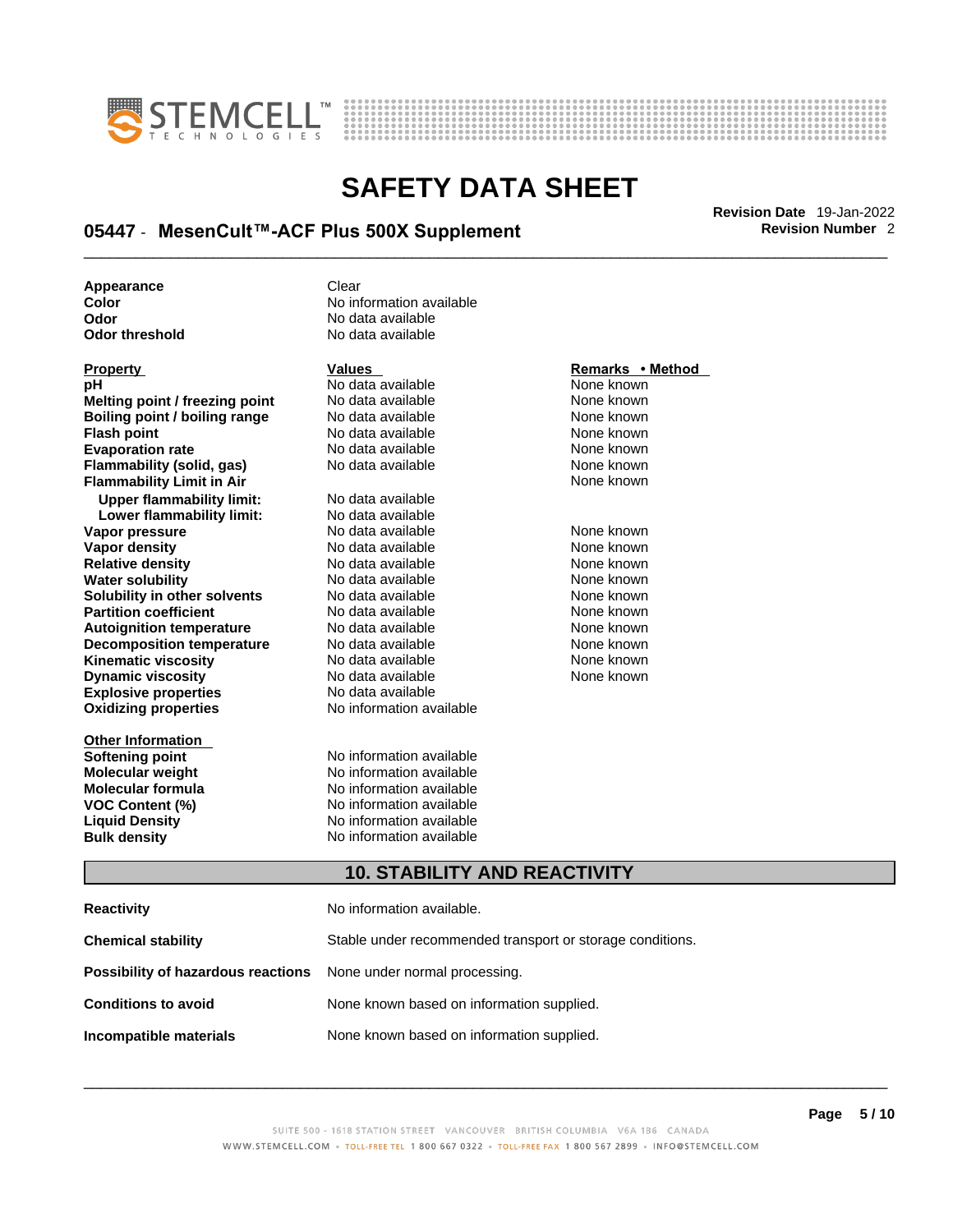



## \_\_\_\_\_\_\_\_\_\_\_\_\_\_\_\_\_\_\_\_\_\_\_\_\_\_\_\_\_\_\_\_\_\_\_\_\_\_\_\_\_\_\_\_\_\_\_\_\_\_\_\_\_\_\_\_\_\_\_\_\_\_\_\_\_\_\_\_\_\_\_\_\_\_\_\_\_\_\_\_\_\_\_\_\_\_\_\_\_\_\_\_\_ **Revision Date** 19-Jan-2022 **05447** - **MesenCult™-ACF Plus 500X Supplement Revision Number** 2

**Hazardous decomposition products** None known based on information supplied.

### **11. TOXICOLOGICAL INFORMATION**

**Information on likely routes of exposure**

**Product Information**

| <b>Inhalation</b>                                              | Specific test data for the substance or mixture is not available.                                                                                                                                                                                                                                                                                                                                                                                                                                                         |
|----------------------------------------------------------------|---------------------------------------------------------------------------------------------------------------------------------------------------------------------------------------------------------------------------------------------------------------------------------------------------------------------------------------------------------------------------------------------------------------------------------------------------------------------------------------------------------------------------|
| Eye contact                                                    | Specific test data for the substance or mixture is not available.                                                                                                                                                                                                                                                                                                                                                                                                                                                         |
| <b>Skin contact</b>                                            | Specific test data for the substance or mixture is not available.                                                                                                                                                                                                                                                                                                                                                                                                                                                         |
| Ingestion                                                      | Specific test data for the substance or mixture is not available.                                                                                                                                                                                                                                                                                                                                                                                                                                                         |
|                                                                | Symptoms related to the physical, chemical and toxicological characteristics                                                                                                                                                                                                                                                                                                                                                                                                                                              |
| Symptoms                                                       | No information available.                                                                                                                                                                                                                                                                                                                                                                                                                                                                                                 |
| <b>Numerical measures of toxicity</b><br><b>Acute toxicity</b> |                                                                                                                                                                                                                                                                                                                                                                                                                                                                                                                           |
| Unknown acute toxicity<br><b>Product Information</b>           | 0 % of the mixture consists of ingredient(s) of unknown toxicity<br>0 % of the mixture consists of ingredient(s) of unknown acute oral toxicity<br>0 % of the mixture consists of ingredient(s) of unknown acute dermal toxicity<br>0 % of the mixture consists of ingredient(s) of unknown acute inhalation toxicity (gas)<br>0 % of the mixture consists of ingredient(s) of unknown acute inhalation toxicity (vapor)<br>0 % of the mixture consists of ingredient(s) of unknown acute inhalation toxicity (dust/mist) |
|                                                                | Delayed and immediate effects as well as chronic effects from short and long-term exposure                                                                                                                                                                                                                                                                                                                                                                                                                                |
| <b>Skin corrosion/irritation</b>                               | No information available.                                                                                                                                                                                                                                                                                                                                                                                                                                                                                                 |
| <b>Product Information</b>                                     |                                                                                                                                                                                                                                                                                                                                                                                                                                                                                                                           |
| Serious eye damage/eye irritation                              | No information available.                                                                                                                                                                                                                                                                                                                                                                                                                                                                                                 |
| <b>Product Information</b>                                     |                                                                                                                                                                                                                                                                                                                                                                                                                                                                                                                           |
|                                                                |                                                                                                                                                                                                                                                                                                                                                                                                                                                                                                                           |

**Respiratory or skin sensitization** No information available. Product Information

**Germ cell mutagenicity** No information available.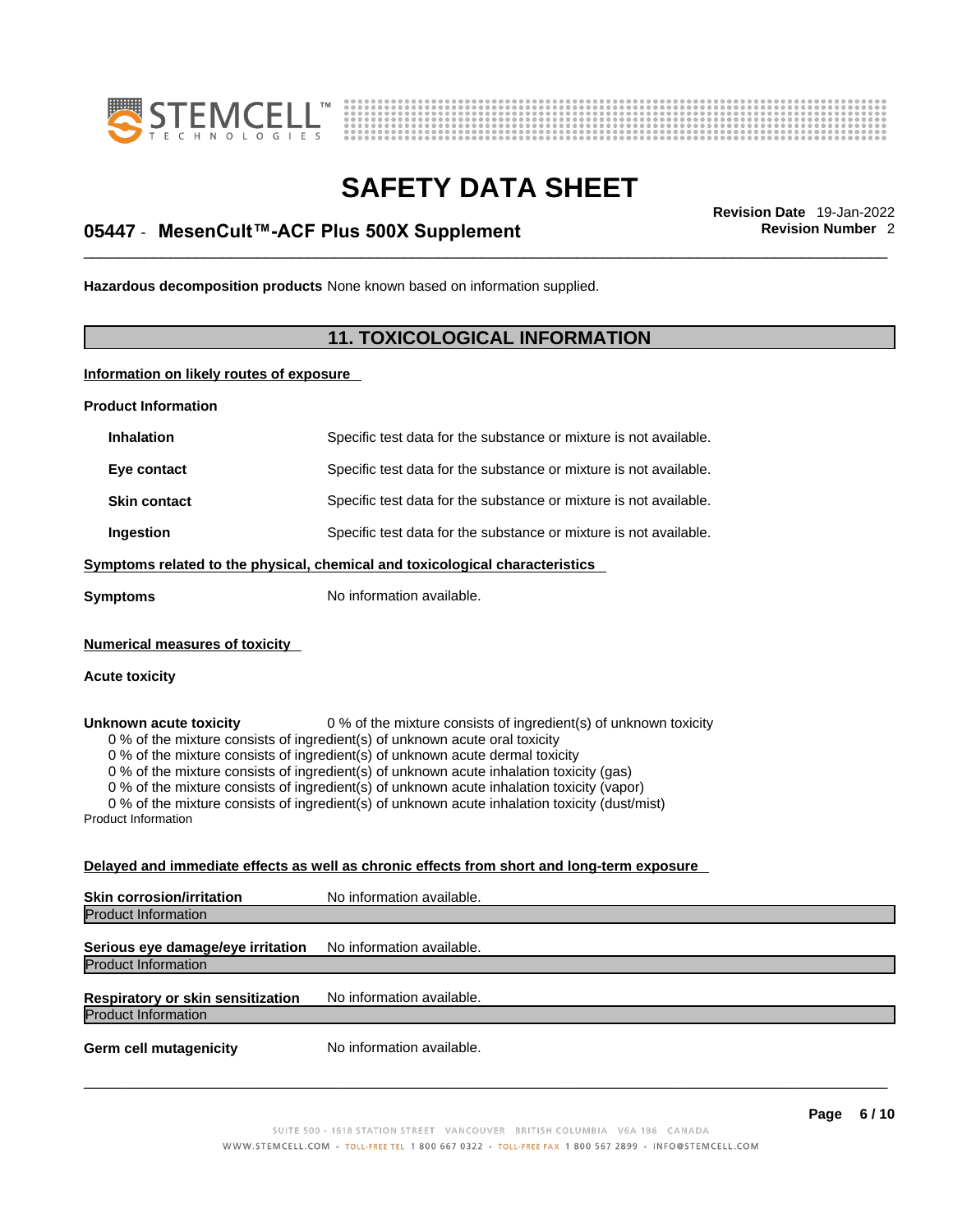



## \_\_\_\_\_\_\_\_\_\_\_\_\_\_\_\_\_\_\_\_\_\_\_\_\_\_\_\_\_\_\_\_\_\_\_\_\_\_\_\_\_\_\_\_\_\_\_\_\_\_\_\_\_\_\_\_\_\_\_\_\_\_\_\_\_\_\_\_\_\_\_\_\_\_\_\_\_\_\_\_\_\_\_\_\_\_\_\_\_\_\_\_\_ **Revision Date** 19-Jan-2022 **05447** - **MesenCult™-ACF Plus 500X Supplement Revision Number** 2

| <b>Product Information</b>             |                                                                                                                    |
|----------------------------------------|--------------------------------------------------------------------------------------------------------------------|
| Carcinogenicity                        | No information available.                                                                                          |
| <b>Reproductive toxicity</b>           | No information available.                                                                                          |
|                                        | <b>Product Information</b>                                                                                         |
| <b>STOT - single exposure</b>          | No information available.<br><b>Product Information</b>                                                            |
|                                        |                                                                                                                    |
| <b>STOT - repeated exposure</b>        | No information available.                                                                                          |
|                                        | <b>Product Information</b>                                                                                         |
| <b>Aspiration hazard</b>               | No information available.                                                                                          |
|                                        | <b>12. ECOLOGICAL INFORMATION</b>                                                                                  |
| <b>Ecotoxicity</b>                     |                                                                                                                    |
|                                        | <b>Product Information</b>                                                                                         |
| <b>Persistence and degradability</b>   | No information available.                                                                                          |
| <b>Bioaccumulation</b>                 | There is no data for this product.                                                                                 |
| Other adverse effects                  | No information available.                                                                                          |
|                                        | <b>13. DISPOSAL CONSIDERATIONS</b>                                                                                 |
| <b>Waste treatment methods</b>         |                                                                                                                    |
|                                        |                                                                                                                    |
| Waste from residues/unused<br>products | Dispose of in accordance with local regulations. Dispose of waste in accordance with<br>environmental legislation. |
| <b>Contaminated packaging</b>          | Do not reuse empty containers.                                                                                     |
|                                        |                                                                                                                    |

### **14. TRANSPORT INFORMATION**

DOT Not regulated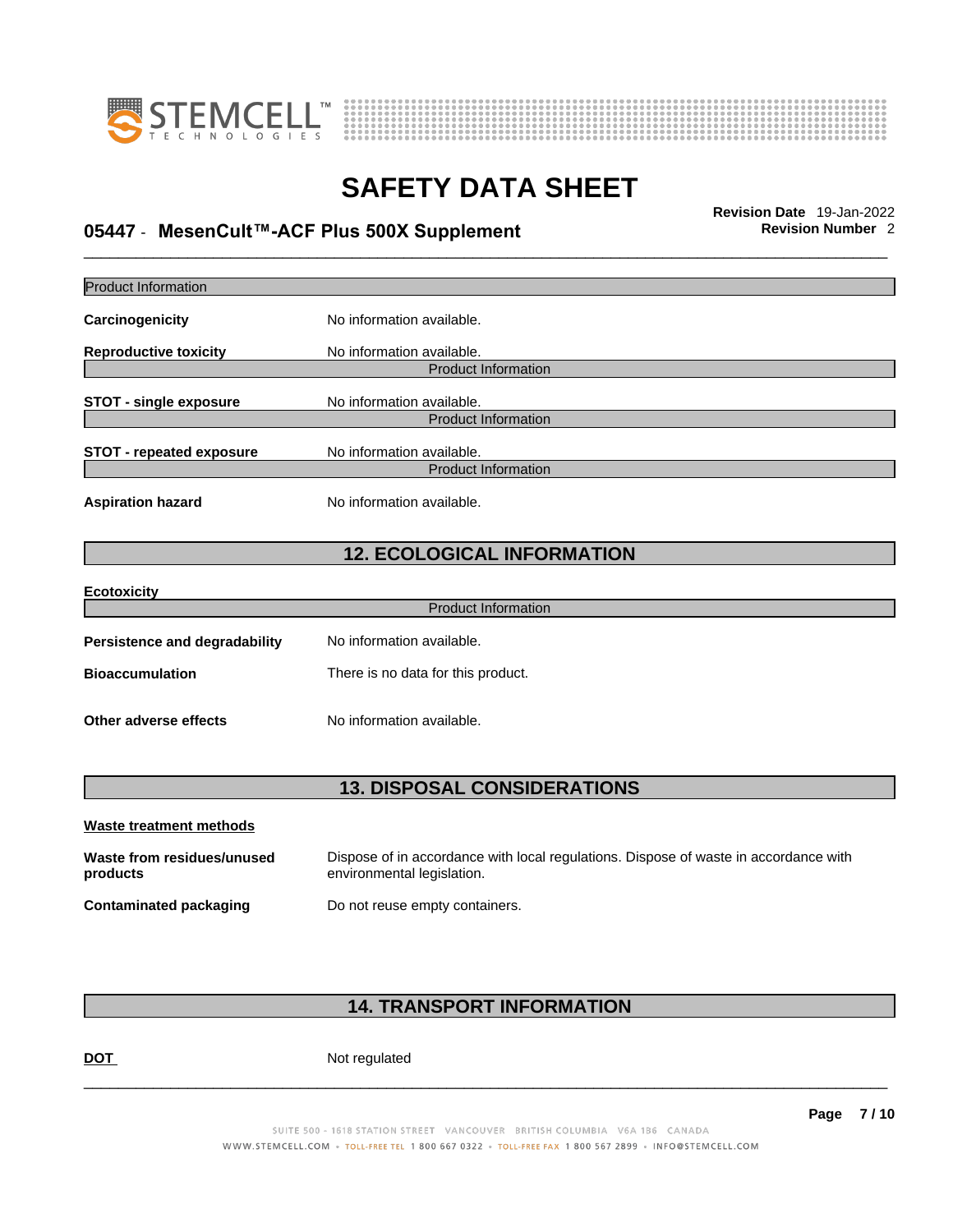



## \_\_\_\_\_\_\_\_\_\_\_\_\_\_\_\_\_\_\_\_\_\_\_\_\_\_\_\_\_\_\_\_\_\_\_\_\_\_\_\_\_\_\_\_\_\_\_\_\_\_\_\_\_\_\_\_\_\_\_\_\_\_\_\_\_\_\_\_\_\_\_\_\_\_\_\_\_\_\_\_\_\_\_\_\_\_\_\_\_\_\_\_\_ **Revision Date** 19-Jan-2022 **05447** - **MesenCult™-ACF Plus 500X Supplement Revision Number** 2

| <b>TDG</b>  | Not regulated |
|-------------|---------------|
| <b>MEX</b>  | Not regulated |
| ICAO (air)  | Not regulated |
| <b>IATA</b> | Not regulated |
| <b>IMDG</b> | Not regulated |
| <b>RID</b>  | Not regulated |
| <b>ADR</b>  | Not regulated |
| <b>ADN</b>  | Not regulated |
|             |               |

### **15. REGULATORY INFORMATION**

| <b>International Inventories</b> |                 |
|----------------------------------|-----------------|
| <b>TSCA</b>                      | Complies        |
| <b>DSL/NDSL</b>                  | Complies        |
| <b>EINECS/ELINCS</b>             | Complies        |
| <b>ENCS</b>                      | Does not comply |
| <b>IECSC</b>                     | Complies        |
| <b>KECL</b>                      | Does not comply |
| <b>PICCS</b>                     | Does not comply |
| <b>AICS</b>                      | Complies        |
|                                  |                 |

 **Legend:** 

 **TSCA** - United States Toxic Substances Control Act Section 8(b) Inventory

 **DSL/NDSL** - Canadian Domestic Substances List/Non-Domestic Substances List

 **EINECS/ELINCS** - European Inventory of Existing Chemical Substances/European List of Notified Chemical Substances

 **ENCS** - Japan Existing and New Chemical Substances

 **IECSC** - China Inventory of Existing Chemical Substances

 **KECL** - Korean Existing and Evaluated Chemical Substances

 **PICCS** - Philippines Inventory of Chemicals and Chemical Substances

 **AICS** - Australian Inventory of Chemical Substances

### **US Federal Regulations**

### **SARA 313**

Section 313 of Title III of the Superfund Amendments and Reauthorization Act of 1986 (SARA). This product does not contain any chemicals which are subject to the reporting requirements of the Act and Title 40 of the Code of Federal Regulations, Part 372.

| No |  |
|----|--|
| No |  |
|    |  |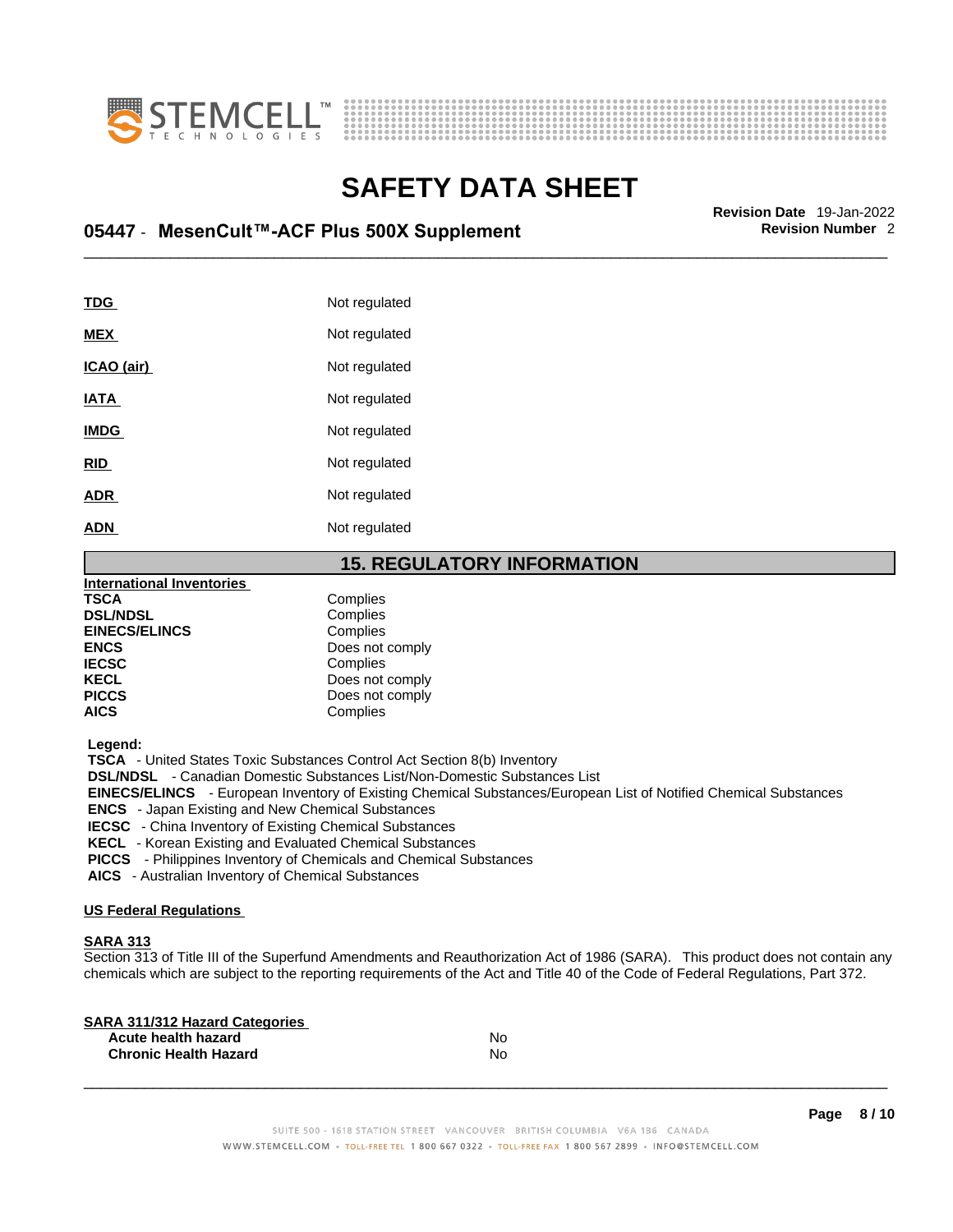



## \_\_\_\_\_\_\_\_\_\_\_\_\_\_\_\_\_\_\_\_\_\_\_\_\_\_\_\_\_\_\_\_\_\_\_\_\_\_\_\_\_\_\_\_\_\_\_\_\_\_\_\_\_\_\_\_\_\_\_\_\_\_\_\_\_\_\_\_\_\_\_\_\_\_\_\_\_\_\_\_\_\_\_\_\_\_\_\_\_\_\_\_\_ **Revision Date** 19-Jan-2022 **05447** - **MesenCult™-ACF Plus 500X Supplement Revision Number** 2

| Fire hazard                       | No |  |
|-----------------------------------|----|--|
| Sudden release of pressure hazard | No |  |
| <b>Reactive Hazard</b>            | No |  |

#### **CWA** (Clean Water Act)

This product does not contain any substances regulated as pollutants pursuant to the Clean Water Act (40 CFR 122.21 and 40 CFR 122.42).

#### **CERCLA**

This material, as supplied, does not contain any substances regulated as hazardous substances under the Comprehensive Environmental Response Compensation and Liability Act (CERCLA) (40 CFR 302) or the Superfund Amendments and Reauthorization Act (SARA) (40 CFR 355). There may be specific reporting requirements at the local, regional, or state level pertaining to releases of this material.

#### **US State Regulations**

### **California Proposition 65**

This product does not contain any Proposition 65 chemicals.

### **U.S. State Right-to-Know Regulations**

#### **US State Regulations**

| Chemical name                         | New Jersey | <b>Massachusetts</b> | Pennsylvania |
|---------------------------------------|------------|----------------------|--------------|
| Water<br>7732-18-5                    |            |                      |              |
| Sodium Phosphate Dibasic<br>7558-79-4 |            |                      |              |

### **U.S. EPA Label Information**

**EPA Pesticide Registration Number** Not applicable

### **16. OTHER INFORMATION, INCLUDING DATE OF PREPARATION OF THE LAST REVISION**

**Prepared By, State Control. STEMCELL Technologies Canada Inc.** Canada Inc.

**Revision Date** 19-Jan-2022

**Disclaimer**

**Revision Note** Noinformation available.

The information provided in this Safety Data Sheet is correct to the best of our knowledge, information and belief at the date of its publication. The information given is designed only as a guidance for safe handling, use, processing, storage,